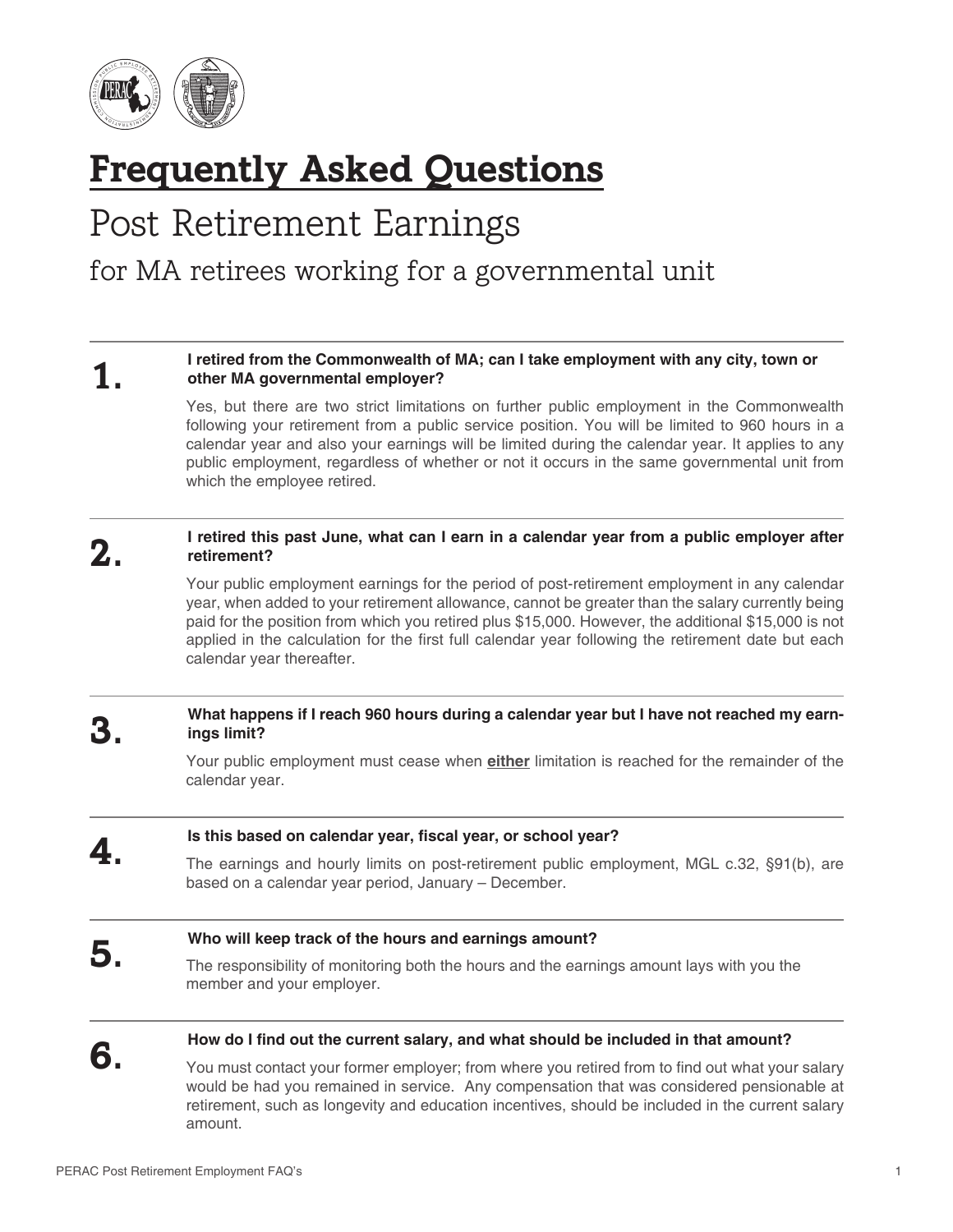| 7.  | I work for more than one public employer, can I work 960 hours for each?                                                                                                                                                                                                                            |
|-----|-----------------------------------------------------------------------------------------------------------------------------------------------------------------------------------------------------------------------------------------------------------------------------------------------------|
|     | No. All hours and earnings must be added together from all MA governmental units worked.<br>Cumulatively they cannot exceed the 960 hours or earnings limits.                                                                                                                                       |
| 8   | Does my "retirement allowance" used in calculating my earnings limit include my annuity<br>as well as my pension portion of my annual benefit?                                                                                                                                                      |
|     | Yes, the "retirement allowance" used in calculating your earnings limit does include both your<br>annuity amount as well as your pension portion of the annual benefit.                                                                                                                             |
| 9.  | I pay child support and my ex-spouse receives a portion of my retirement allowance, does<br>that get included in the calculation of what I can earn?                                                                                                                                                |
|     | Yes, the gross retirement allowance is the figure used.                                                                                                                                                                                                                                             |
| 10. | What if the position that I retired from no longer exists?                                                                                                                                                                                                                                          |
|     | General normal increases will be added to the last paid salary that you received at the date of<br>retirement.                                                                                                                                                                                      |
| 11  | I retired and my employer privatized my position and I am now serving in such capacity as<br>a private consultant or independent contractor; am I subject to these limitations?                                                                                                                     |
|     | Yes, you are subject to public employment earnings limits. It is irrelevant whether an employee-<br>retiree chooses to classify him or herself as a "consultant" or "independent contractor" - the<br>earnings limitations still apply if in fact the nature of the relationship is as an employee. |
|     | This issue is case specific, please contact PERAC directly for more guidance.                                                                                                                                                                                                                       |
| 12. | I am a surviving beneficiary of a public retiree, am I subject to public employment earning<br>limits?                                                                                                                                                                                              |
|     | No, public employer earning limitations apply only to retirees, not survivors or beneficiaries.                                                                                                                                                                                                     |
| 13. | I am a disabled retiree; can I add the additional \$15,000 to my earnings limit for public<br>employment?                                                                                                                                                                                           |
|     | No, you may only add an additional \$5,000 to your total annual earnings from either public or<br>private employment because of a separate legal limitation applied to all disabled retirees.                                                                                                       |
| L4. | I retired on December 3, 2010 from state government and since then have started my own<br>engineering company and act as a consultant and independent contractor for the state<br>. Oatland walkaal u dagaa addan adda dhaalahaa lagu aa dhilaaban                                                  |

Yes, for persons who retire after July 1, 2009, earnings as a consultant or an independent contractor are limited. A retiree may not avoid the limitations by forming a company if the primary reason for the formation is to avoid the limitations.

**and some municipalities. Am I subject to the public sector earning limits?**